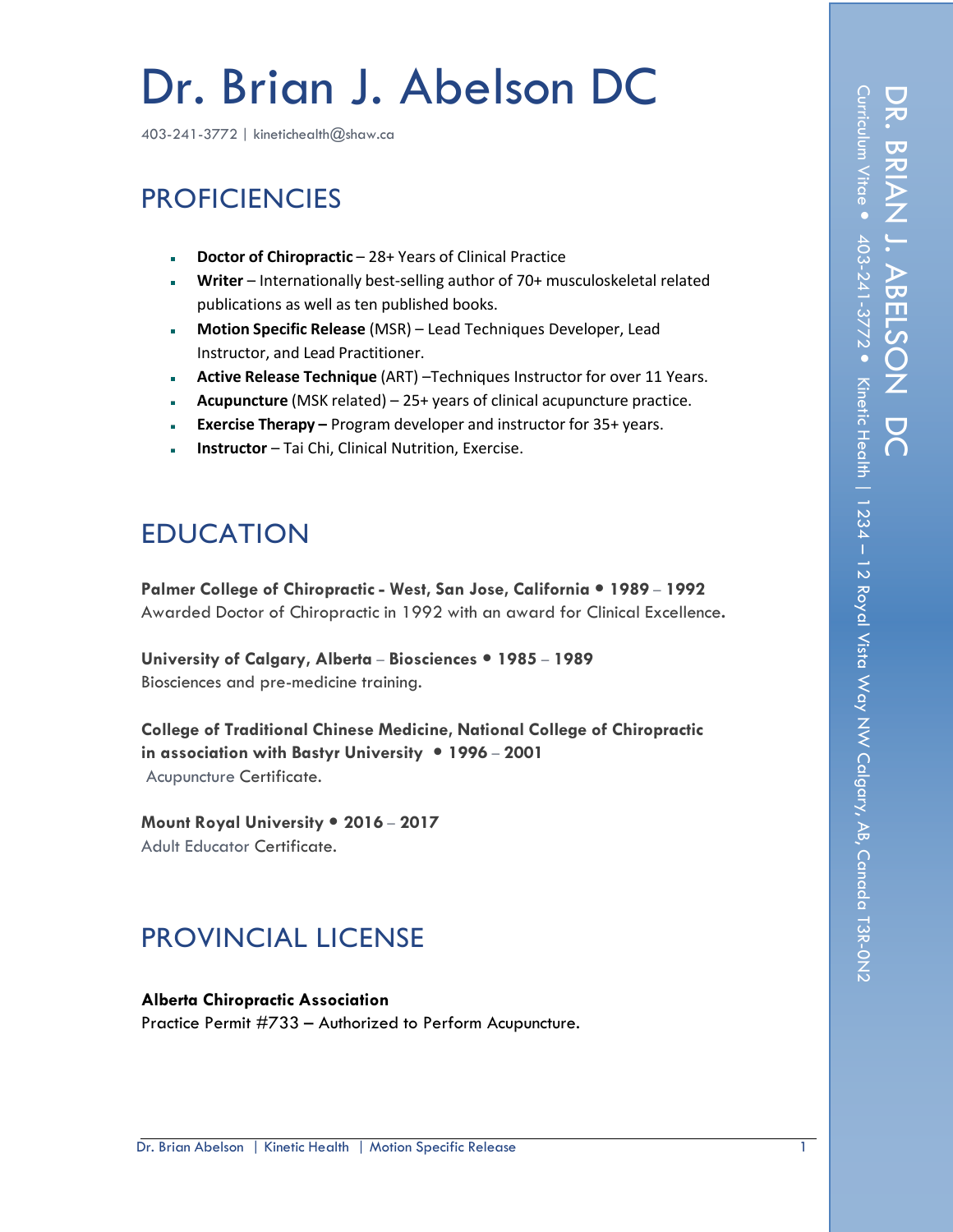# ACTIVE MEMBERSHIPS

Dr. Abelson is currently a member of the following associations and affiliations:

- ! Alberta Chiropractic Association
- **E** Canadian Chiropractic Association
- ! Canadian Memorial Chiropractic College
- Palmer West Chiropractic College Alumni

#### BOOKS PUBLISHED

Dr. Abelson is an accomplished and prolific author of numerous books and articles.

- 1. **Motion Specific Release (MSR) Practitioners Guide to the Whole Body** Copyright Canada 2018 1147237, by Dr. Brian J. Abelson DC, with contributions by Dr. E. Mylonas DC and Kamali T Abelson B.Sc. Published by Rowan Tree Books Ltd. ISBN 978-0-9878662-6-4.
- 2. **Motion Specific Release (MSR) Practitioners Guide to the Upper Body** Copyright Canada 2019 1158034, by Dr. Brian J. Abelson DC, with contributions by Dr. E. Mylonas DC and Kamali T Abelson B.Sc. Published by Rowan Tree Books Ltd ISBN 978-0-9878662-7-1.
- 3. **Motion Specific Release (MSR) Practitioners Guide to the Lower Body** Copyright Canada 2019 1160186, by Dr. Brian J. Abelson DC, with contributions by Dr. E. Mylonas DC and Kamali T Abelson B.Sc. Published by Rowan Tree Books Ltd. ISBN 978-0-9878662-8-8.
- 4. **Resolving Plantar Fasciitis** Copyright Canada 2015, by Dr. Brian J. Abelson, DC and Kamali T. Abelson B.Sc. 282 pages published by Rowan Tree Books Ltd. ISBN (978-0-97-338488-8).
- 5. **Release Your Pain: 2nd Edition – Resolving Soft Tissue Injuries with Exercise and Active Release Techniques** – Copyright Canada 2012, by Dr. Brian J. Abelson DC, and Kamali T Abelson B.Sc. 314 pages published by Rowan Tree Books Ltd. ISBN (978-0-98786620-2).
- 6. **Exercises for the Jaw to Shoulder** Copyright Canada 2009, by Dr. Brian J. Abelson DC and Kamali T Abelson B.Sc. 223 pages published in 2010 by Rowan Tree Books Ltd. ISBN (978-0-97338484-0).
- 7. **Exercises for the Shoulder to Hand** Copyright Canada 2009, by Dr. Brian J. Abelson DC and Kamali T Abelson B.Sc. 251 pages published in 2010 by Rowan Tree Books Ltd. ISBN (978-0- 973384864).
- 8. **Alleviare I Dolori Muscolari** Copyright 2008, Apogeo s.t.l. Milano Italy by Dr. Brian J. Abelson DC and Kamali T Abelson B.Sc. 226 pages Italian translation of Release Your Pain, published by presso GRAFICA SPIEL (Milano). ISBN (20127).
- 9. **Conservative Management of Sports Injuries 2nd Edition**, (contributing author) Copyright 2007, Jones and Bartlett Inc. 1173 pages. ISBN (978-0-76373252–3).
- 10. **Release Your Pain: 1st Edition – Resolving Repetitive Strain Injuries with Active Release Techniques (First Edition)** – Copyright Canada 2003, by Dr. Brian J. Abelson DC and Kamali T Abelson B.Sc. 240 pages published in 2003 by Rowan Tree Books Ltd. ISBN (1013747).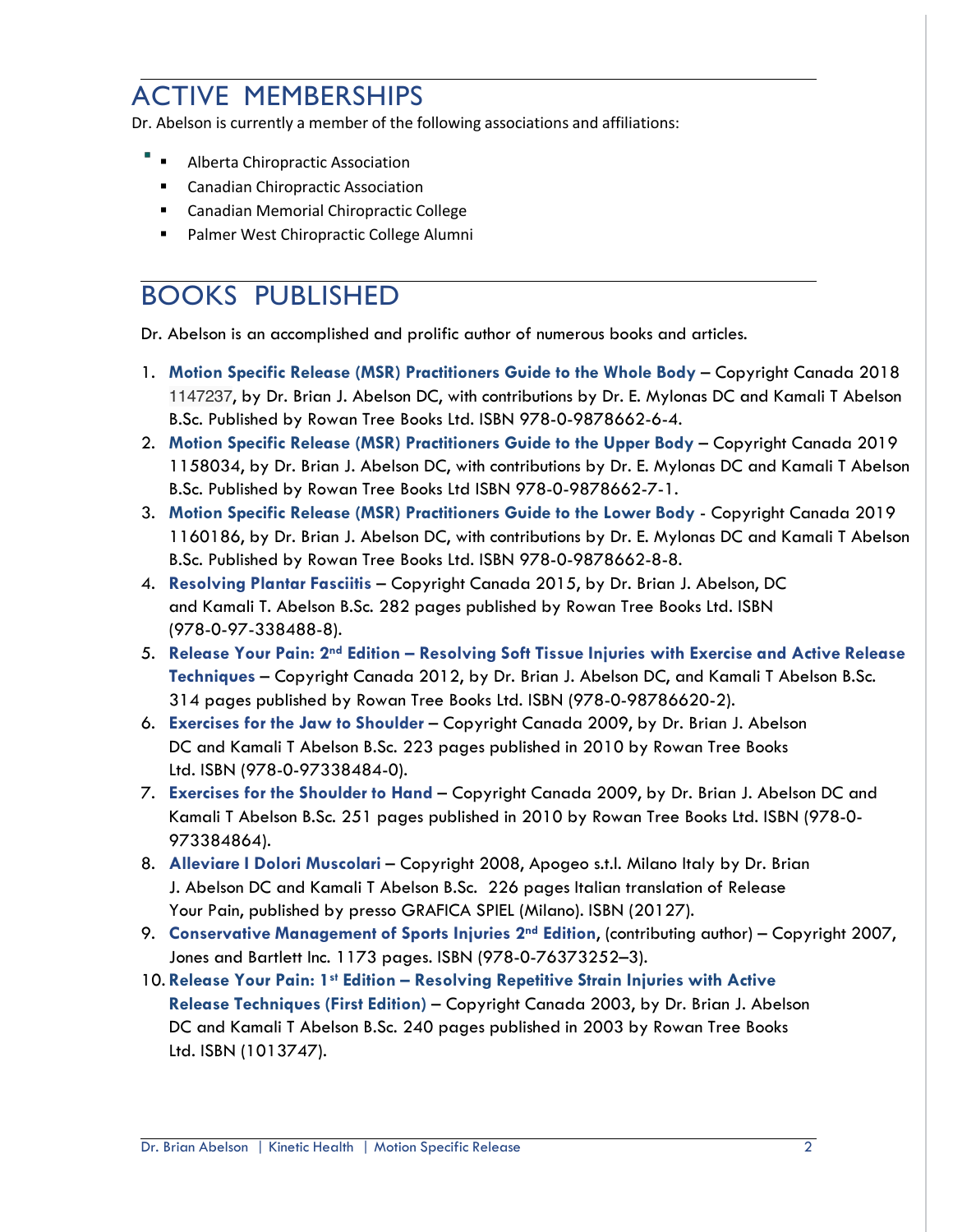# SEMINARS TAUGHT

- **Motion Specific Release (MSR**) 2016 to Present Dr. Abelson is the Lead Instructor and Lead Developer of this multidisciplinary MSK technique. Currently providing 'live' training with elearning to be released in 2021.
- **Active Release Technique (ART) Upper Extremity, Lower Extremity, and Spine** 2002 to 2014 – Techniques Instructor for over 11 years. Author of first best-selling book about ART, written for the general public.
- **Injury Prevention Seminars** 2003 to Present Presented seminars to employees and the human resource departments of various organizations about preventative health care and exercise.
- **Sports Seminars** 2001 to Present Taught techniques for injury prevention, biomechanics, and musculoskeletal procedures to resolve and improve sports performance.
- **Health Seminars** 1994 to Present Developed and taught a broad range of seminars in topics ranging from preventive health care, nutrition, and spine and back care.
- **Tai Chi and Mediation Classes** 1979 to Present Taught a broad range of martial arts and Tai Chi classes through the Chinese Cultural Associations, and the City of Calgary Continuing Education.

# SOCIAL MEDIA PRESENCE

Dr. Abelson has a strong social media presence, and has contributed throughout the years with thoughtful articles, books, blogs, videos, and much more. As of December 2020, Dr. Abelson has over **110,500** subscribers (approx.), across his various socialmedia platforms, who follow his instructional videos, blogs, articles, and other learnings.

**YouTube** – 88.5 K subscribers.

**Facebook** – 5K friends and followers.

**Linked In** – 11K health and wellness related practitioners and business contacts.

**Twitter** – 6K followers.